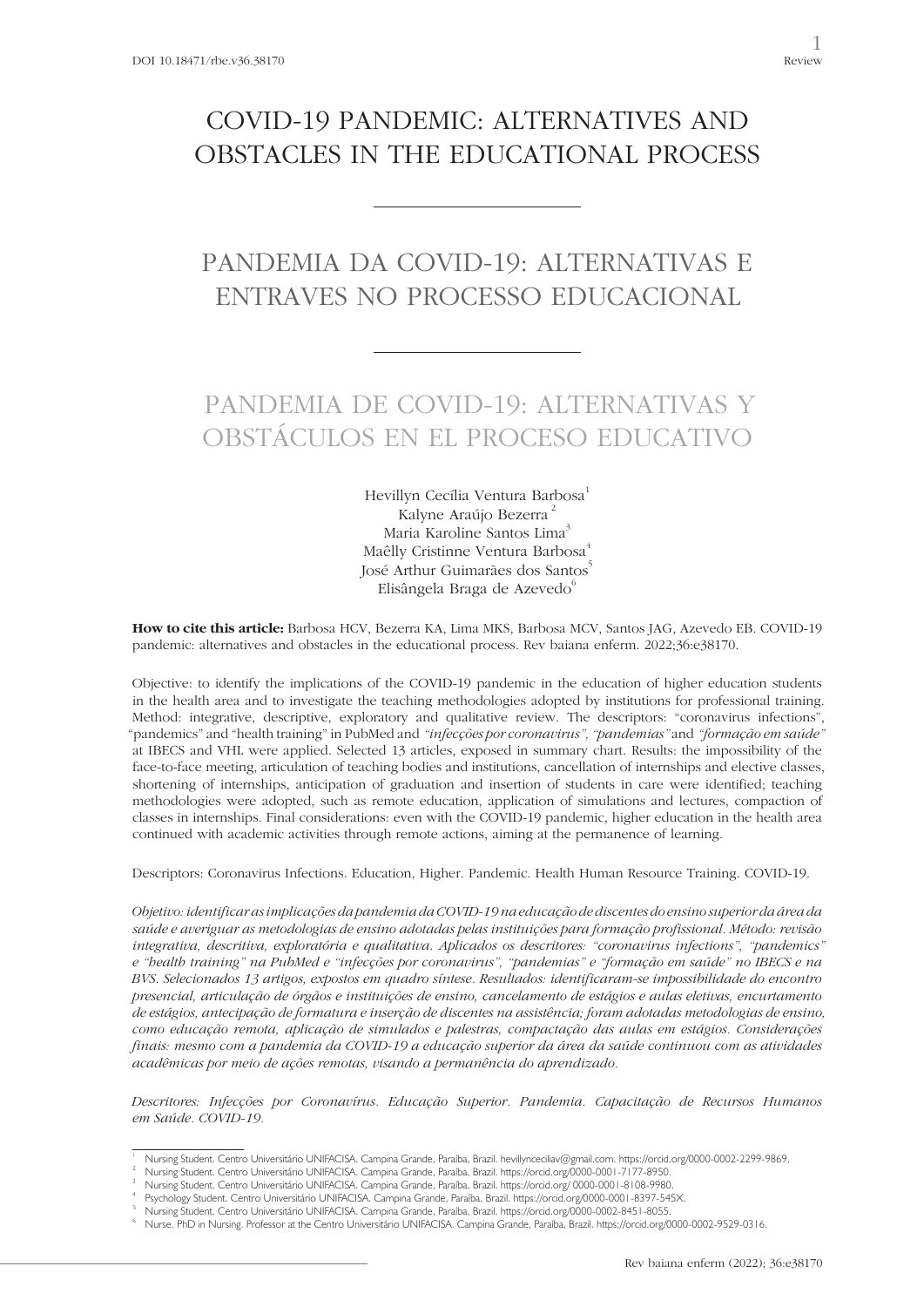*Objetivo: identificar las implicaciones de la pandemia de COVID-19 en la educación de los estudiantes de educación superior en el área de la salud e investigar las metodologías de enseñanza adoptadas por las instituciones para la formación profesional. Método: revisión integradora, descriptiva, exploratoria y cualitativa. Se aplicaron los descriptores: "coronavirus infections", "pandemics" y "health training" en PubMed y "infecções por coronavirus", "pandemias" y "formação em saúde" en IBECS y BVS. Selección de 13 artículos, expuestos en cuadro resumido. Resultados: se identificó la imposibilidad de la reunión presencial, articulación de cuerpos e instituciones docentes, cancelación de pasantías y clases electivas, acortamiento de pasantías, anticipación de graduación e inserción de estudiantes en cuidado; se adoptaron metodologías de enseñanza, como la educación a distancia, la aplicación de simulaciones y conferencias, la compactación de clases en pasantías. Consideraciones finales: incluso con la pandemia de COVID-19, la educación superior en el área de la salud continuó con actividades académicas a través de acciones remotas, apuntando a la permanencia del aprendizaje.*

*Descriptores: Infecciones por Coronavirus. Educación Superior. Pandemia. Capacitación de Recursos Humanos en Salud. COVID-19.*

#### **Introduction**

In mid-December 2019, statements about the emergence of an outbreak of the new coronavirus in China had great repercussion stem from and became the subject of discussion around the world. Gradually, the other countries were notified about the possibility of infestation and dissemination of the virus, which would have a high degree of transmissibility and lethality. In March 2020, in addition to China, new cases began to emerge in other countries exponentially. The World Health Organization (WHO) declared a public health emergency of international interest, characterizing the situation as a pandemic $<sup>(1)</sup>$ .</sup>

Belonging to the Coronaviridae family, SARS-Cov-2 is the agent responsible for causing COVID-19, a pathology that can trigger several respiratory symptoms, having the potential to vary from a simple flu-like to a Severe Acute Respiratory Syndrome  $(SARS)^{(2)}$ .

The crisis experienced in recent months, due to this pandemic, has led the population to reflections that cover all aspects of human life. In this way, it has become notorious that governments around the world are tirelessly investing in public policies, actions and measures that contain the harmful effects of the virus on the biological system of individuals. In addition, the exponential growth of positive cases for COVID-19, the increase in hospitalizations in intensive care unit beds and the high numbers of deaths from the virus have worried the

responsible organs and the population, besides causing panic among individuals, which makes precautionary measures more essential $^{(3)}$ .

It should be evidenced that, among the measures recognized by the Ministry of Health, social distancing and self-care have become the most effective preventions in the fight against the disease, as well as in other periods of pandemic. However, these precautions brought sudden changes in the routine of individuals, who faced the need to adapt to a new way of living and working, in general, in their own homes. The focus was on the use of technological devices to interact with family and friends, in work activities, such as in the home office and in online teaching. This became a new form for the continuity of academic activities<sup> $(4)$ </sup>, which needed to be reviewed by institutions, teachers/professors and, mainly, by students, recipients of the final product, resulting in significant changes in teaching and learning behaviors $^{(5)}$ .

Moreover, it is undeniable that the quarantine caused by COVID-19 has caused a global crisis in public and mental health. The Word Health Organization (WHO) defines, as healthy, the individual who presents him/herself in physical, mental and social well-being, not only the absence of pathologies or diseases as the only factor to establish his/her health condition. For this, living in society is a powerful determinant for the development of the human being and the maintenance of his/her health $^{(6)}$ .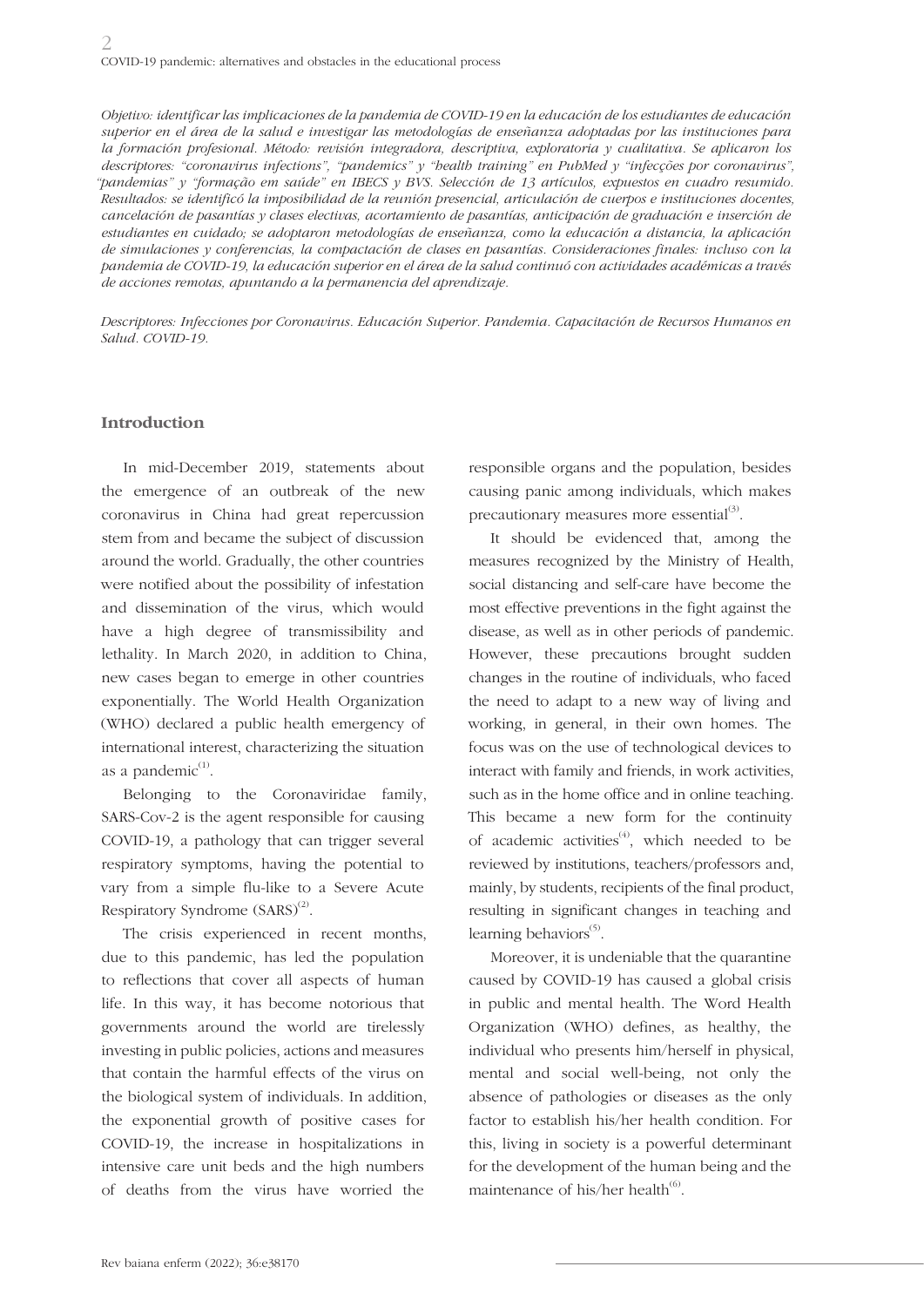It was in this direction and observing the magnitude of the problem that the *Conselho Nacional de Educação* (CNE) launched guidelines that approved an opinion for both basic education and higher education during the pandemic. Thus, the education systems were authorized to carry out actions remotely, in order to comply with the mandatory course  $load^{(7)}$ . With this, the possibility of developing online studies was created, so as not to harm the student's training process.

All these changes allowed the managers of educational institutions to reinvent the methodologies and pedagogical resources applied to the education center, developing new forms of learning, so that the reliability of past contents is preserved, as well as the quality of learning. Thus, the use of remote methodologies was inserted in this context with an impressive intensity and speed, showing itself to be an extremely important challenge for professors, especially those of health courses, who had to break paradigms and provide students with the sensation of immersion, navigation and interest, even in the midst of a virtual scenario $^{(8)}$ .

In this direction, the following question was asked: What are the implications of the COVID-19 pandemic in the education of higher education students and the alternatives adopted by health institutions present in the scientific literature? Thus, the objectives were: to identify the implications of the COVID-19 pandemic in the education of higher education students in the health area and to investigate the teaching methodologies adopted by institutions for professional training.

### **Method**

This is an integrative review of descriptive, exploratory character with qualitative approach. For this, the proposed steps for an integrative review were followed: identification of the theme and selection of the hypothesis or research question; establishing the inclusion and exclusion criteria of the studies; definition of the information to be extracted from the

studies; evaluation of the included studies (level of evidence); interpretation of the results; and synthesis of knowledge $^{\circledcirc}$ .

The tracing of the theme and the elaboration of the research question were based on the structure of the acronym PICo used in non-clinical research, in which the P (patient) is about the students, professors and educational institutions, the I (interest) refers to the alternatives adopted and the Co (context) alludes to the pandemic situation experienced due to COVID-19.

Subsequently, the virtual health library (VHL) searched the descriptors "*Coronavirus infections*" AND "*Pandemias*" AND "*Formação em saúde*" (keyword used). In the VHL, 14 articles originated from the Medical Literature Analysis and Retrieval System Online (MEDLINE) database were found. Inclusion criteria were: manuscripts in English, according to the results of the databases, published in the last year (2019 to 2020), fully available. The exclusion criterion was to be duplicated manuscript. After reading the title and abstract, three publications were excluded. Thus, eight articles were selected. The search was also performed at the Bibliographic Index of Health Sciences (IBECS) platform, applying the same descriptors and the keyword, but no results were obtained.

Then, the descriptors and keyword were applied in PubMed Central (PMC) associated with the Boolean operator "AND": "Coronavirus infections" AND "Pandemics" AND "Health training, resulting in 853 publications. After applying the inclusion criteria, 594 scientific documents remained. After reading the title, 24 articles remained; 11, after reading the abstracts; and, in the end, 7 articles were selected.

Thus, at the end of the selection stage, a total of 16 articles were obtained. However, three were in more than one database. With this, the sample of the present study totaled 13 scientific articles. Taking into account the six steps for the construction of an integrative review, the levels of evidence were classification following the GRADE mode, for better sample seriation.

Figure 1 shows the process of selection of articles: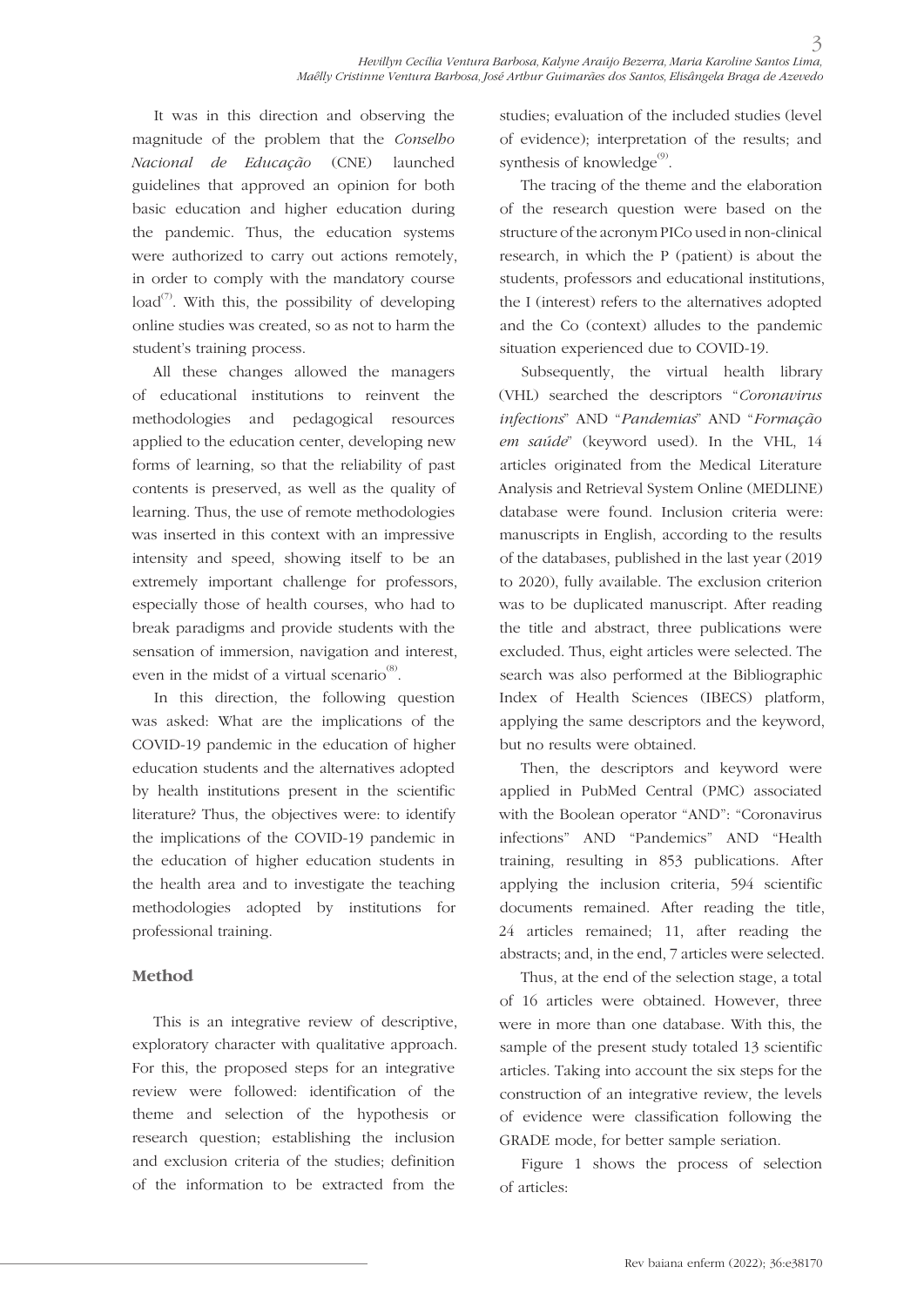



Source: Created by the author.

#### **Results**

The data were organized in a chart of categorization of the papers, taking into account criteria such as title, level of evidence, country, course and implications of the pandemic for

education, as well as the alternatives adopted. Soon after, in the discussion, the critical analysis of the content brought by the articles and cited will be undertaken, as well as the synthesis of the findings.

| <b>Chart 1</b> – Description of the studies regarding the title, level of evidence, country, course and |             |
|---------------------------------------------------------------------------------------------------------|-------------|
| implications of the pandemic in relation to education and adopted alternatives                          | (continued) |

| Title of the study                                                                                                                                                                                         | Level of<br>evidence | Country           | Course                 | Implications/adopted<br>alternatives                                                                                                                                                                      |
|------------------------------------------------------------------------------------------------------------------------------------------------------------------------------------------------------------|----------------------|-------------------|------------------------|-----------------------------------------------------------------------------------------------------------------------------------------------------------------------------------------------------------|
| The coronavirus<br>(COVID-19) pandemic:<br>Adaptations in medical<br>education <sup>(8)</sup>                                                                                                              | Level II             | United<br>Kingdom | Medicine               | The tests were performed<br>through the exposure of videos<br>and images; some students<br>had the option to advance<br>exams, take exams remotely or<br>cancel; cancellation of elective<br>internships. |
| The current effects of the<br>spread of COVID-19 in<br>learning environments<br>involving Japanese<br>college students: What<br>is the state of those<br>environments elsewhere<br>in the world? $^{(10)}$ | Level II             | Japan             | University<br>students | Classes started to be online<br>and the situation at COVID-19<br>awoke a feeling of giving<br>up for students, due to the<br>financial situation.                                                         |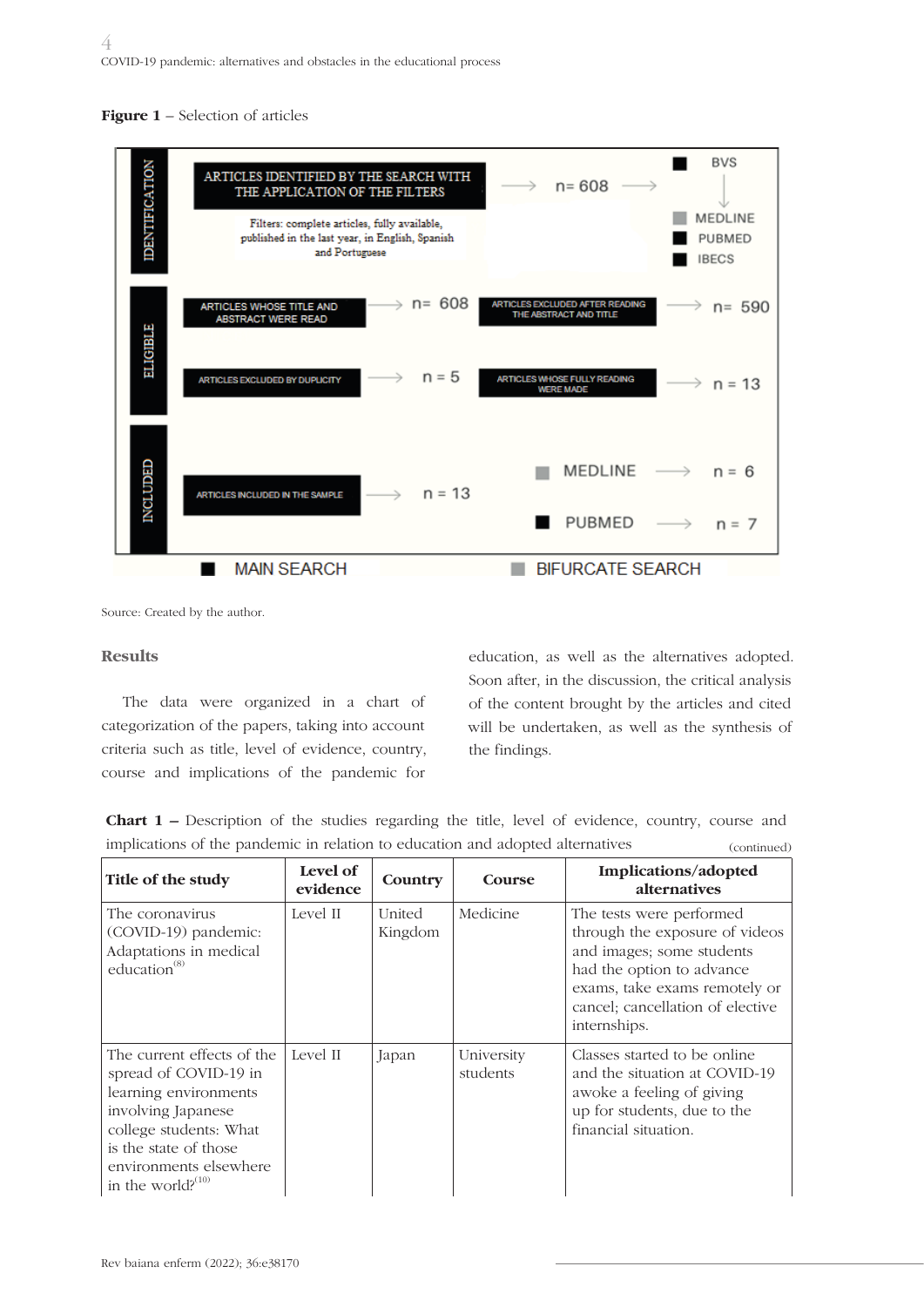**Chart 1 –** Description of the studies regarding the title, level of evidence, country, course and implications of the pandemic in relation to education and adopted alternatives (continued)

| Title of the study                                                                                                                                                                                             | Level of<br>evidence | Country                 | Course                                                            | Implications/adopted<br>alternatives                                                                                                                                                                                                                                    |
|----------------------------------------------------------------------------------------------------------------------------------------------------------------------------------------------------------------|----------------------|-------------------------|-------------------------------------------------------------------|-------------------------------------------------------------------------------------------------------------------------------------------------------------------------------------------------------------------------------------------------------------------------|
| Impact of Sars-Cov-2<br>And Its Reverberation in<br>Global Higher Education<br>And Mental Health <sup>(11)</sup>                                                                                               | Level II             | <b>Brazil</b>           | University<br>students                                            | The conversion of face-to-face<br>teaching into online teaching<br>caused stress, anxiety and<br>depression in students.                                                                                                                                                |
| The impact of the<br>COVID-19 pandemic<br>on final year medical<br>students in the United<br>Kingdom: a national<br>$s$ urvey $^{(12)}$                                                                        | Level IV             | United<br>Kingdom       | Medicine                                                          | Online tests, cancellation or<br>shortening of internships.                                                                                                                                                                                                             |
| Coalition for medical<br>education-A call to<br>action: A proposition to<br>adapt clinical medical<br>education to meet the<br>needs of students and<br>other healthcare learners<br>during COVID- $19^{(13)}$ | Level V              | United<br><b>States</b> | Medicine                                                          | Use of platforms such as Zoom<br>and WebEx for lectures and<br>simulations, especially for<br>students from the 3rd year of<br>medicine onwards.                                                                                                                        |
| Pedagogical foundations<br>to online lectures in<br>health professions<br>education $(14)$                                                                                                                     | Level II             | Australia               | University<br>students                                            | Online classes brought<br>concerns mainly related to<br>content absorption, due to the<br>possibility of being in other<br>activities simultaneously.                                                                                                                   |
| Nepalese Medical<br>Students in the<br>COVID-19 Pandemic:<br>Ways Forward <sup>(15)</sup>                                                                                                                      | Level VII            | Nepal                   | Medicine                                                          | Early graduation; students put<br>to act on the front line against<br>COVID-19, exposing them to<br>risks of contamination, physical<br>and psychological stress.                                                                                                       |
| Using Technology to<br>Maintain the Education<br>of Residents During the<br>COVID-19 Pandemic <sup>(16)</sup>                                                                                                  | Level II             | United<br><b>States</b> | Surgical<br>Residency                                             | Continuation through online<br>platforms, with simulation of<br>procedures and surgical videos.                                                                                                                                                                         |
| Coronavirus Disease<br>2019 (COVID-19) and<br>Radiology Education-<br>Strategies for Survival <sup>(17)</sup>                                                                                                  | Level V              | United<br><b>States</b> | Radiology                                                         | Use of technologies for didactic<br>teaching and case discussion<br>through articles and sending<br>images for better accuracy.                                                                                                                                         |
| COVID-19 pandemic:<br>Beyond medical<br>education in Brazil <sup>(18)</sup>                                                                                                                                    | Level II             | <b>Brazil</b>           | Medicine,<br>nursing,<br>physical<br>therapy and<br>pharmaceutics | Temporary suspension of<br>classes, by public institutions,<br>due to the social vulnerability<br>of students.                                                                                                                                                          |
| Practical approaches<br>to pedagogically rich<br>online tutorials in health<br>professions education <sup>(19)</sup>                                                                                           | Level II             | Australia               | University<br>students                                            | The inverted classroom allowed<br>the students themselves to<br>become the protagonists, in<br>addition to promoting better<br>interaction between students<br>and teachers. It was a teaching<br>strategy to attract the attention<br>of students in online education. |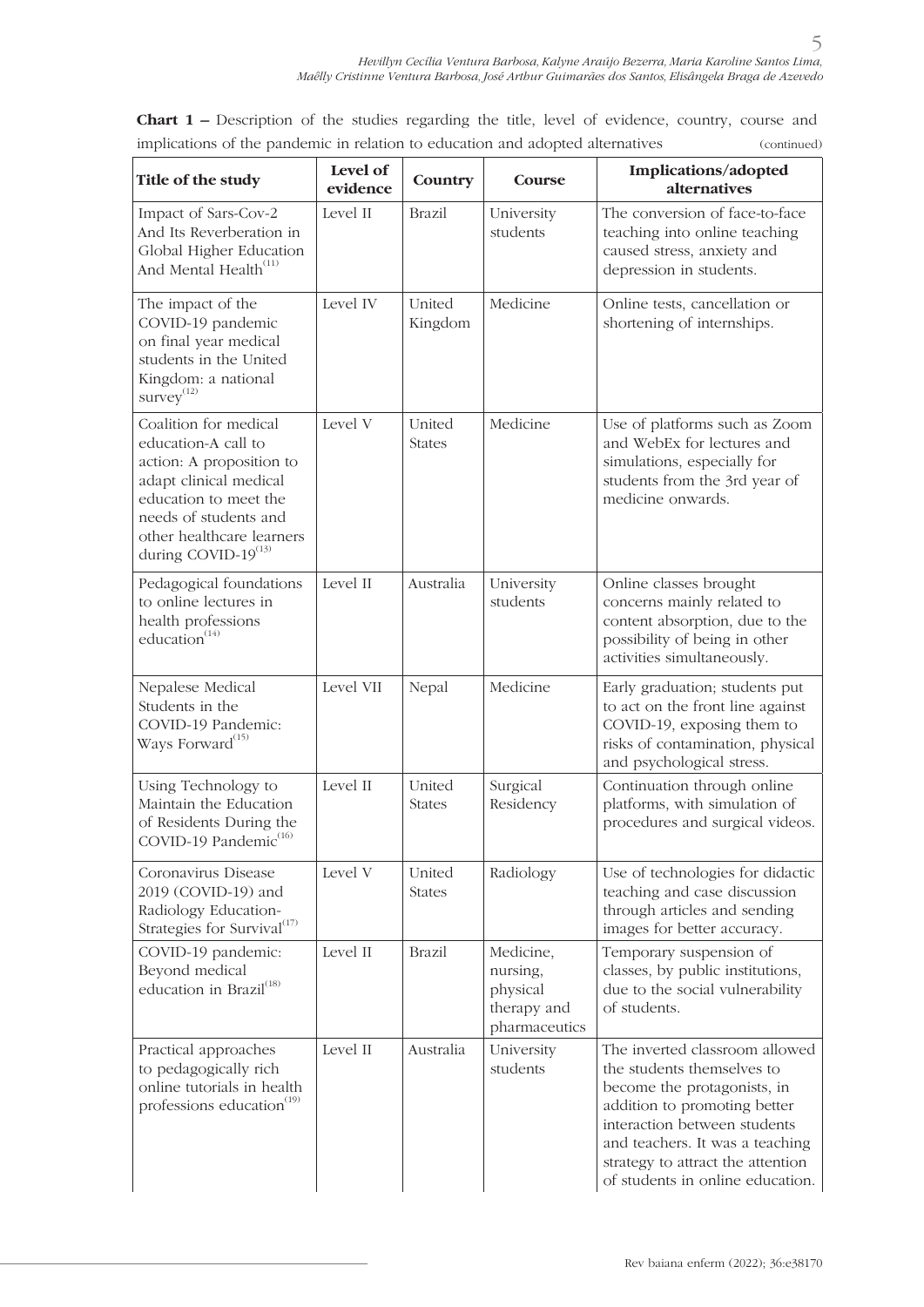| Title of the study                                                                                                                   | Level of<br>evidence | Country                        | Course                 | Implications/adopted<br>alternatives                                                                                                                                                                |
|--------------------------------------------------------------------------------------------------------------------------------------|----------------------|--------------------------------|------------------------|-----------------------------------------------------------------------------------------------------------------------------------------------------------------------------------------------------|
| Medical genetics<br>education in the midst of<br>the COVID-19 pandemic:<br>Shared resources <sup>(20)</sup>                          | Level II             | <b>United</b><br><b>States</b> | Medicine               | Through images, the students<br>anonymously indicated<br>abnormalities through the<br>Zoom platform chat.                                                                                           |
| Adapting to a new reality:<br>COVID-19 coronavirus<br>and online education in<br>the health professions <sup><math>(21)</math></sup> | Level II             | Australia                      | University<br>students | New challenges in the<br>implementation of online<br>classes, such as well-being,<br>health, safety and discipline.<br>It was important to carry out<br>videoconferences for better<br>interaction. |

**Chart 1 –** Description of the studies regarding the title, level of evidence, country, course and implications of the pandemic in relation to education and adopted alternatives (conclusion)

Source: Created by the author.

#### **Discussion**

After evaluation of the manuscripts, studies of level of evidence II, IV, V and VII were also identified. There was also variation in the geographic scale, presenting in the United States, Brazil, Japan, United Kingdom, Australia and Nepal, with population samples from the courses of medicine, nursing, radiology, physiotherapy, pharmacy and residents in surgery. Thus, in view of the challenges imposed by the circumstances, it was possible to observe a certain heterogeneity in the means used by students and institutions to facilitate learning by electronic means.

COVID-19 originated in Wuhan City, China. Since its inception, governments have recommended that citizens use the remote system for their activities of craft and teaching. Thus, due to the fall in the economy, many people had their income reduced. This fact triggered, in the students, thoughts of withdrawal or even discontinuity of their courses, because, in view of the process of change they began to experience, they believed in the impossibility of supporting themselves financially during the pandemic. Therefore, it has become necessary to articulate social entities to arrive at alternatives and solutions for the teaching sector, since a fall in the scientific production of a country also means a return to the very solutions of the current epidemiological picture $(10)$ .

Thus, considering this reality, many educational institutions remained closed, to ensure the safety of students, professors and civil workers. Faced with this reality, online teaching has become an alternative for learning, despite its difficulties. Many students did not have access to the Internet and also did not have technological tools to attend classes, due to the social and economic inequalities of the countries, especially in Brazil. Other aspects little explored in the existing literature on the impacts of COVID-19 are the psychological problems that may arise from this stop of educational activities. Anxiety and stress, for example, are feelings shared by the community and, therefore, the stoppage of activities and uncertainty about the epidemiological picture can be harmful $(11)$ .

Studies conducted mention the use of online platforms, such as Zoom and WebEx, to perform health education, as well as the applicability of simulations and lectures for students $(12-13)$ . Also highlighting the practice of compaction of classes in internships, they explained the implementation of the tests of the disciplines, through the exposure of videos and images $^{(14)}$ .

Alternatively, several teaching methods can be applied online. However, it is necessary that the content covered is intended to involve the student and make the learning process more accessible. That is, the use of active methodologies emerges as a fundamental pillar,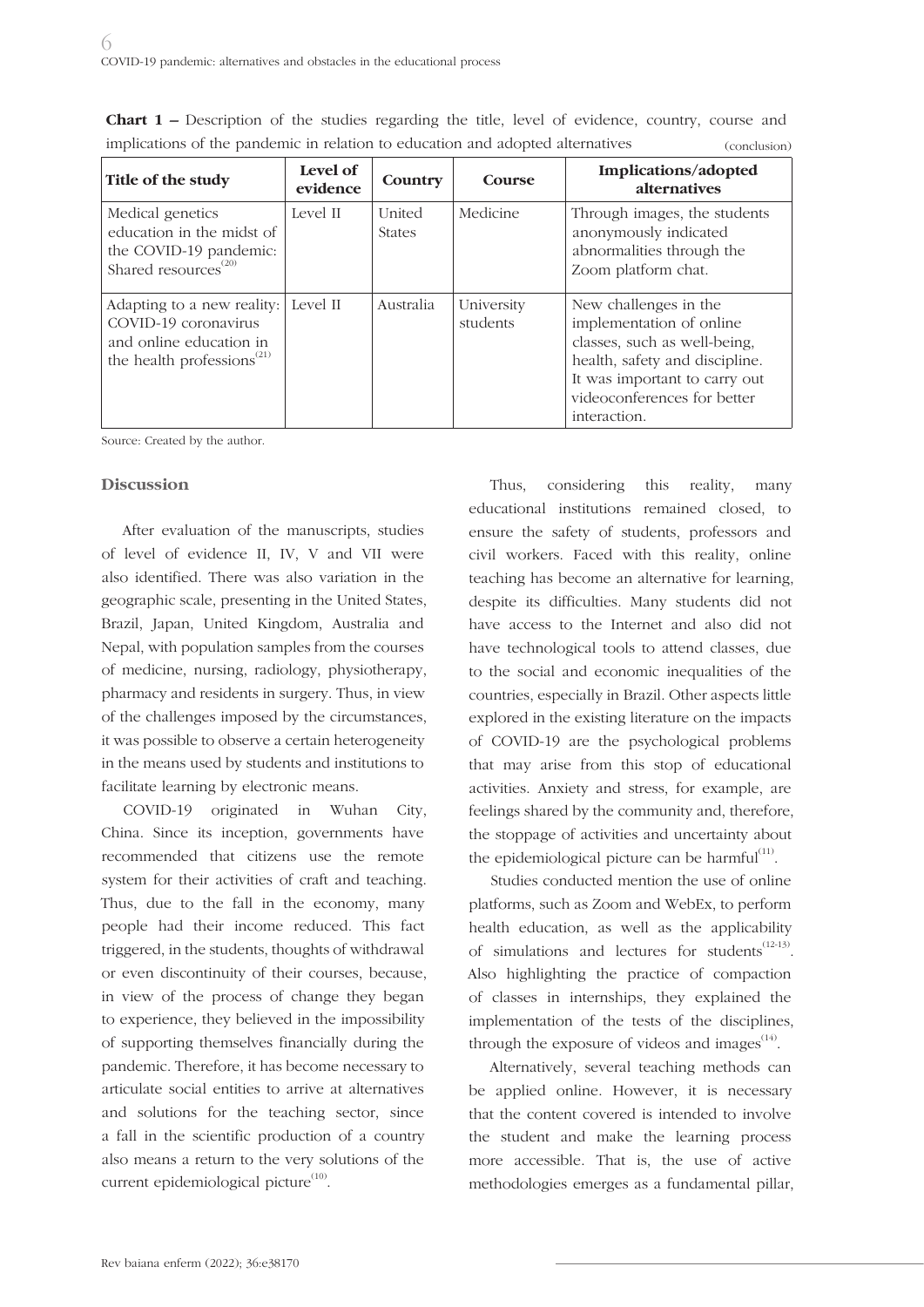so that there is success in the classes. Thus, the pandemic period experienced challenged those involved in the educational process and invited them to apply the knowledge acquired through didactic and remote approaches. With this, it promoted a more comfortable learning environment for students $^{(15)}$ .

Thus, given the great urgency before the epidemiological picture of COVID-19 and the need for professors to act in this reality, it was necessary to think about such measures in health education<sup>(8)</sup>. Thus, many educational institutions had to cancel their internships and practical classes and had to adapt to the remote reality, with the use of online tools, indispensable in the epidemiological scenario, because it is difficult to imagine the resumption of activities. In view of this, this crisis can serve as an impulse for the planning of a more innovative and adaptive professional education to contemporary learning<sup>(13)</sup>.

In the United Kingdom, for example, through an investigation with medical students from the last year of the course, they sought to understand the main impacts caused by the pandemic situation in teaching. It was inferred that many internships and elective classes were canceled, due to the impossibility of performing, but most of them also agreed that assistance in hospitals, in view of this reality, would be of great importance for learning. Thus, it was understood that maintaining activities, as before the current epidemiological picture, would be harmful and, therefore, the use of remote activities, such as courses, lectures and voluntary internships, would be more indicated<sup>(12)</sup>.

In a study conducted in Nepal, it was observed that medical students had their graduation anticipated and others were directed to work on the front line of COVID- $19^{(15)}$ .

It was evident that universities began to adapt to the new reality and this, to a large part, was through online tools. Therefore, the study stated that the education of residents would be impaired if it were completely paraded, since the training of more health professionals would be at risk. The authors also emphasized that, as much as it did not compared to practical teaching, universities would need to adapt to remote learning, through the use of videoconferences, online classes and even telemedicine<sup>(16)</sup>.

Another study showed that, in addition to the commitment to maintain the effectiveness and quality of the radiology service provided to patients, in view of the COVID-19 pandemic, it would also be necessary to ensure the continuity of training, given the need for the labor market. Thus, it was found that it would be of fundamental importance to implement and use remote tools. Such changes were made possible through the consistency and continuation of clinical learning based on clinical case discussions and debates at online platforms and the continuity of learning with a more creative perspective, meeting educational needs. Moreover, the use of a virtual database for case analysis and the interdisciplinarity of areas and roles were resources that universities began to use $^{(17)}$ .

In this sense, it was understood that the COVID-19 pandemic configured a new reality of life for individuals, since they had to adapt mandatorily to the measures of distancing. Thus, the education system also had to adapt to remote modalities, since the face-to-face meeting became impossible<sup>(18)</sup>.

In this study, especially in emerging countries, with underdeveloped economies, there was a concern with professional training in general, in view of the situation experienced, which proved to be quite adverse. Therefore, it was noted that Brazil, because it has most of its training centered on public institutions that sometimes present a structural deficit for remote education, could suffer from the little adaptability and scarcity of resources for contingent measures during the pandemic $<sup>(18)</sup>$ .</sup>

Moreover, research has observed many difficulties of adaptation in remote teaching, since educators cannot use methods used in classroom classes to capture the student's attention on the theme addressed. In online classes, the student sits with mobile devices and numerous distractions competing for attention. Thus, it is perceived that there is an impairment in the educator's ability to develop a relationship with the students, because this causes the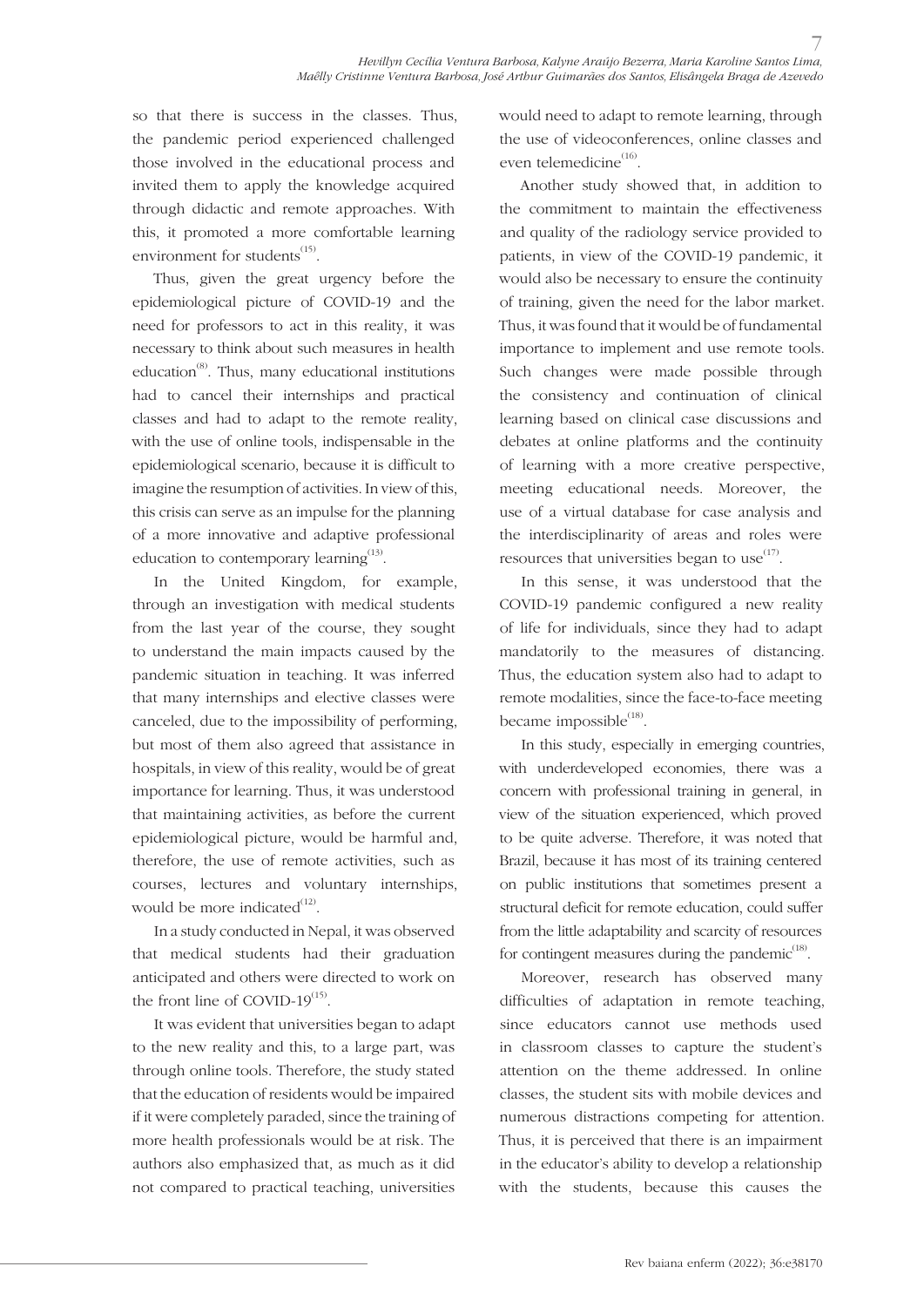identification of motivations, difficulties and experiences not to be explicit as occurs in face-to-face discussions $(19)$ .

The identification of a large number of countries affected by the consequent changes in the pandemic situation reveals the deficits in health systems in countries with scarcity of resources. Therefore, many had to reinvent their forms of transmission of teaching and construction of knowledge, in view of the reality experienced. It was clear, however, that many creative measures also emerged from the students themselves. As an example, there is the case of Nepal, one of the countries, thus far, less affected, but which a posteriori could suffer an epidemic, also articulated students and Ethical Councils, to act in prevention and health promotion, through collaborative measures of different administrative entities, aiming at reducing the impact of the virus in the country $^{(15)}$ .

As seen, in the course of the pandemic crisis, many aspects of modern life have changed and the global educational system could not be different. It was necessary to reinvent and develop teaching options<sup> $(20)$ </sup>. Remote education gained space and proved effective as much as the conventional way. Although face-to-face learning remains a very important component in academic and curricular education, this modality could become another viable and effective option during this period. It is worth mentioning that the content and methodologies applied must meet the requirements of health and education authorities, as well as follow the teaching plan designated for each area<sup>(13)</sup>.

With this study, it was believed that the adaptive process had repercussions on people's lives, especially with regard to social distancing. However, it is worth noting that the extension of measures against the return of face-to-face classes can be harmful to individuals locked in their homes $^{(21)}$ . In this sense, the new reality may imply impacts on the mental health of students, considering the uncertainties experienced in the current conjuncture, which may imply the worsening of anxious and depressive conditions, because they are considered the most recurrent disorders in this public $<sup>(11)</sup>$ .</sup>

In view of the type of study, some limitations were observed. Among them, the one that stood out the most was the scarcity of manuscripts in the databases, to support a broader and more complex sample. This fact occurred because it is a recent and unexpected subject, both for the general population and for researchers in the area.

However, the research allowed the analysis of the various educational methods adopted by different countries, compiling alternatives that can be used by institutions of other nationalities. Because it is an integrative study, it allowed the analysis of several studies of the most diverse methodological approaches, serving as a complementary basis for future studies with higher levels of evidence.

### **Final considerations**

The scenario caused by the COVID-19 pandemic and the emergency situation of adaptation of health education, which is based both on the continuity of academic activities and on the shortness of training, the need was felt for the articulation of various organs and institutions to trace remote teaching actions, aiming at the permanence of learning, in order to avoid the delay in professional training.

The alternatives implemented in several countries were numerous. The digital platforms were the most cited in the manuscripts, ranging from more dynamic and innovative options and methods previously used in a complementary way in the process of face-to-face training.

Another point identified in this investigation was that the pandemic allowed the insertion of some students from the health area in care, helping, in the care process, now emergency, of patients affected by COVID-19, either in the front line, in primary, secondary or tertiary health care.

The methodological changes, through the use of online platforms, such as Zoom and WebEx, for the execution of health education, as well as the applicability of simulations and lectures to students, the practice of compaction of classes in internships and the implementation of the exams of the disciplines, through the exposure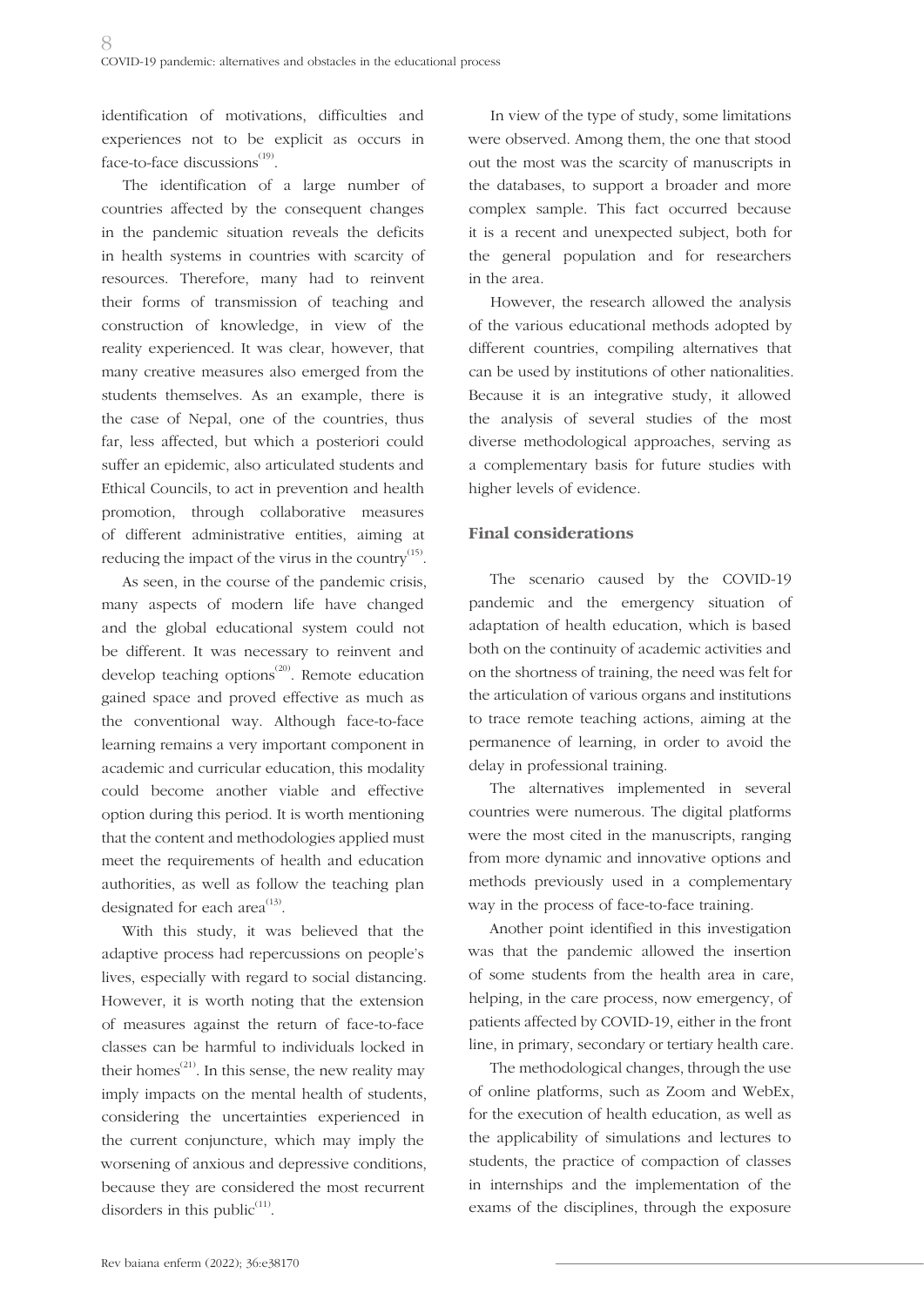of videos and images, as well as benefits, they also brought reflections about the psychological consequences that were accentuated and sometimes related to the picture of changes that came to light and were associated with COVID-19, as was the case of social distancing, total participation of students to such methodology, shortening of stages, among other questions, according to the literature addressed.

In view of these findings, it was perceived the need to conduct more qualitative and quantitative studies for a broader and more solid synthesis of such items mentioned in the first articles produced, besides being necessary to identify the most diverse modes of methodological approaches of institutions and organs. Moreover, it is necessary to have a greater understanding of the positive and negative consequences of such adaptation, in a more comprehensive and concise way, which can favor and contribute to a refinement of the adaptive and complementary process in health learning.

### **Collaborations:**

1 – conception, design, analysis and interpretation of data: Hevillyn Cecília Ventura Barbosa and Kalyne Araújo Bezerra;

2 – writing of the article and relevant critical review of the intellectual content: Hevillyn Cecília Ventura Barbosa, Maria Karoline Santos Lima, Maêlly Cristinne Ventura Barbosa and José Arthur Guimarães dos Santos;

3 – final approval of the version to be published: Elisângela Braga de Azevedo.

#### **References**

- 1. Brasil. Ministério da Saúde. Resposta nacional e internacional de enfrentamento ao novo coronavírus [Internet]. Brasília (DF); 2019 [cited 2020 Jul 12]. Available from: https://coronavirus. saude.gov.br/linha-do-tempo
- 2. Lana RM, Coelho FC, Gomes MFC, Cruz OG, Bastos LS, Villela DAM, et al. Emergência do novo coronavírus (SARS-CoV-2) e o papel de uma vigilância nacional em saúde oportuna e

efetiva. Cad Saúde Pública. 2020;36(3):1-5. DOI: 10.1590/0102-311X00019620

 $\overline{O}$ 

- 3. Cruz RM, Borges-Andrade JE, Moscon DCB, Micheletto MRD, Esteves GGL, Delben PB, et al. COVID-19: emergência e impactos na saúde e no trabalho. Rev Psicol, Organ Trab. 2020;20(2):1-2. DOI: 10.17652/rpot/2020.2.editorial
- 4. Brasil. Ministério da Educação. Educação Superior a Distância [Internet]. Brasília (DF); 2020 [cited 2020 Jul 12]. Available from: http:// portal.mec.gov.br/instituicoes-credenciadas/ educacao-superior-a-distancia
- 5. Meo SA, Abukhalaf AA, Alomar AA, Sattar K, Klonoff DC. COVID-19 Pandemic: Impact of Quarantine on Medical Students' Mental Wellbeing and Learning Behaviors. Pak J Med Sci. 2020;36(COVID19-S4):S43-8. DOI: 10.12669/ pjms.36.COVID19-S4.2809
- 6. World Health Organization. Mental health [Internet]. Genebra (CHE); 2019 [cited 2020 Jul 16]. Available from: https://www.who.int/news-room/ facts-in-pictures/detail/mental-health
- 7. Brasil. Ministério da Saúde. Saúde anuncia orientações para evitar a disseminação do coronavírus [Internet]. Brasília (DF); 2020 [cited 2020 Nov 13]. Available from: https://www.saude. gov.br/noticias/agencia-saude/46540-saudeanuncia-orientacoes-para-evitar-a-disseminacaodo-coronavirus
- 8. Alsafi Z, Abbas A-R, Hassan A, Ali MA. The coronavirus (COVID-19) pandemic: Adaptations in medical education. Int J Surg. 2020;78:64-5. DOI: 10.1016/j.ijsu.2020.03.083
- 9. Sousa LMM, Marques-Vieira CMA, Severino SSP, Antunes AV. A metodologia de revisão integrativa da literatura em enfermagem. RIE [Internet]. 2017 Nov [cited 2020 Jul 10]:17-26. Available from: https://www.researchgate.net/ publication/321319742\_Metodologia\_de\_Revisao\_ Integrativa\_da\_Literatura\_em\_Enfermagem
- 10. Inoue K, Takeshita H, Ohira Y. The current effects of the spread of COVID-19 in learning environments involving Japanese college students: What is the state of those environments elsewhere in the world? Int Maritime Health. 2020;71(2):150. DOI: 10.5603/IMH.2020.0027
- 11. Araújo FJO, Lima LSA, Cidade PIM, Nobre CB, Rolim Neto ML. Impact Of Sars-Cov-2 And Its Reverberation In Global Higher Education And